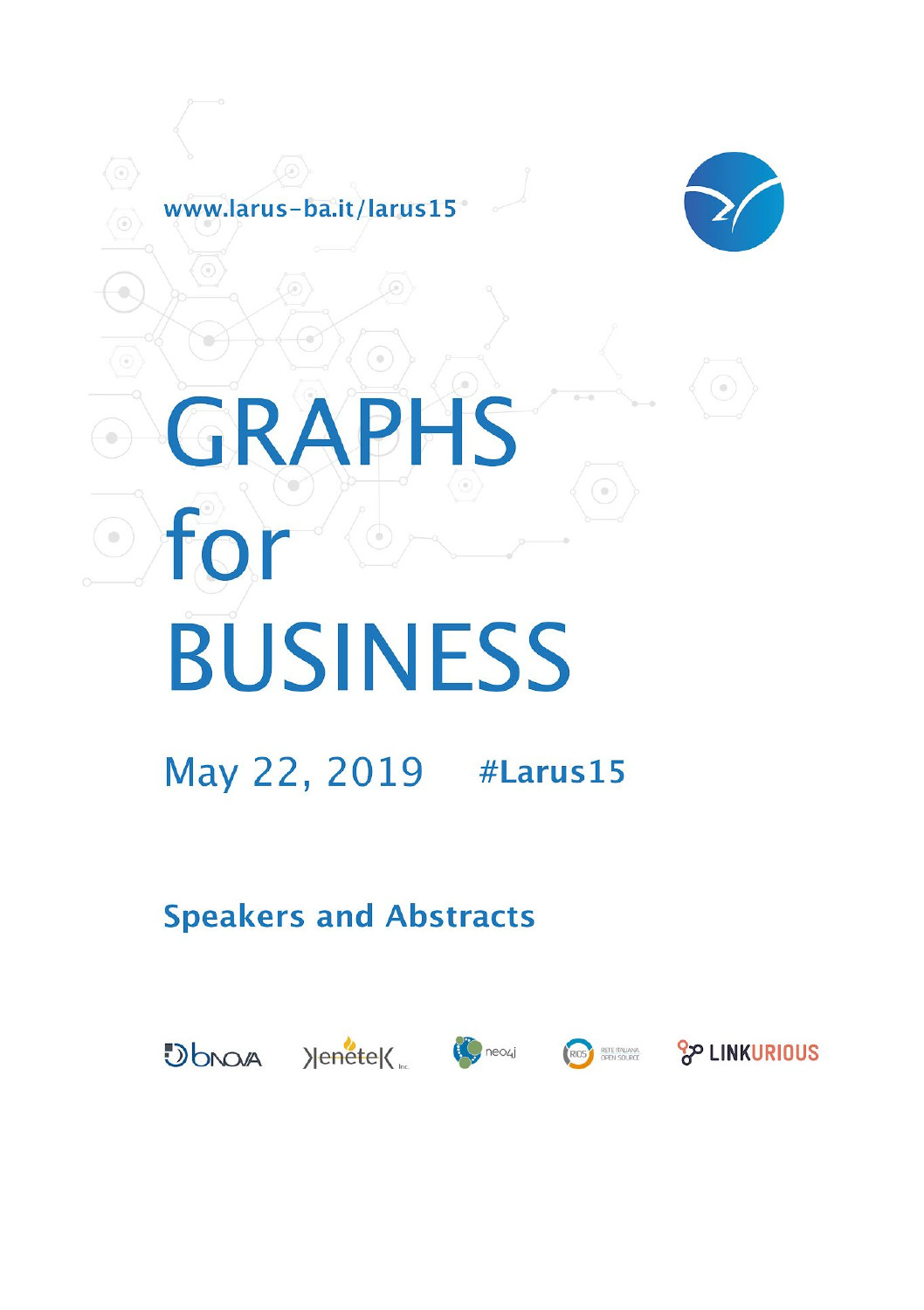

## **Preface - 15 Years of LARUS**

#### Welcome!

Today, we're extremely proud to celebrate LARUS' 15th Birthday with a sensational graph tour: a full day of content-rich sessions on how graph databases are revolutionising the modern enterprise.

This one-day event will turn you into a graph expert — no matter your technical background or familiarity with graph technology!

Meet our experts to hear first-hand about the advantages of Neo4j's native Graph Platform, which offers not just the Neo4j database, but also Analytics, Data Import and Transformation, Visualization, and Discovery capabilities.

Enjoy the conference and the party! :-)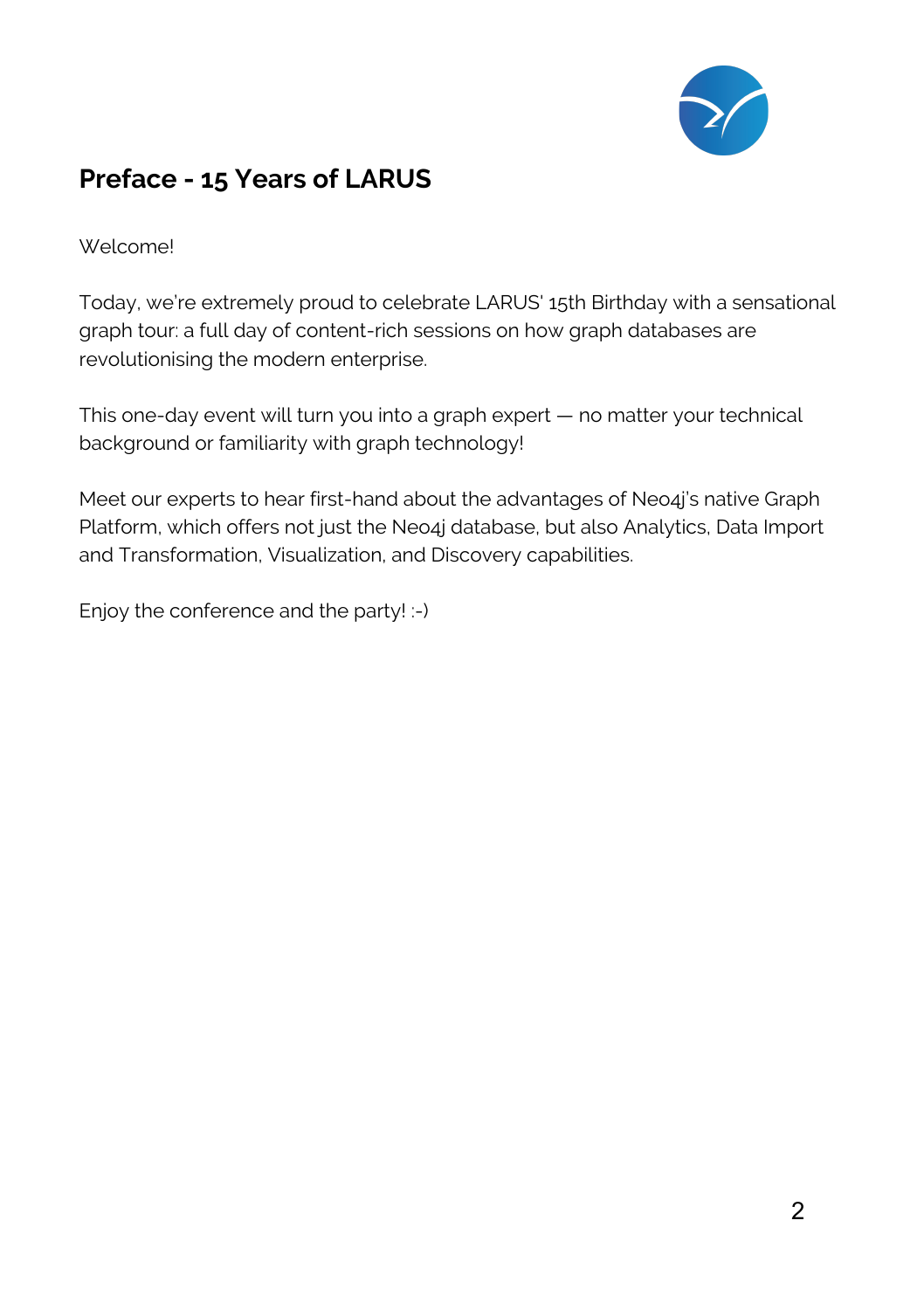

### **Agenda**

*9:30 Welcome Coffee and Registration*

**10:00 Opening Keynote** - Lorenzo Speranzoni (CEO @ LARUS) **10:10 RIOS – Rete Italiana Open Source** - Roundtable **10:40 BNOVA and the partnership with LARUS** - Serena Arrighi (CEO @ BNOVA) **11:05 Graphs for Business** - Dirk Moeller (Director of Sales, CEMEA @ Neo4j) **11:30 Integrating ElasticSearch and Neo4j: how to improve the search capabilities of a graph database** - Stefano Pampaloni (CEO @ SEACOM) **11:55 Network Driven Insights** - Pedro Parraguez (CEO @ Dataverz) and Fabio Lamanna (Data Scientist @ LARUS) **12:25 IT Asset Management** - Alessandro Scuderetti (DevOps Engineer & Data Architect @ Banca Mediolanum)

*13:00 Lunch*

**14:00 Graph4You** - Nunzio Pellegrino (Senior Data Scientist @ Cerved) **14:35 Streaming Services w/ Kafka** - Michael Hunger (Director of Neo4j Labs @ Neo4j) and Andrea Santurbano (Data Engineer @ LARUS) **15:10 Building and maintaining dynamic links: a new perspective on regulatory needs and risk assessment** - Matteo Gatti (Director-Head of Business Information Services @ Innolva) **15:45 Graph intelligence: augmenting the capabilities of data-driven analysts** - (Matthieu Besozzi, Linkurious) **16:20 Closing Keynote -** Alberto De Lazzari (Chief Scientist @ LARUS)

*16:55 Spritz Party*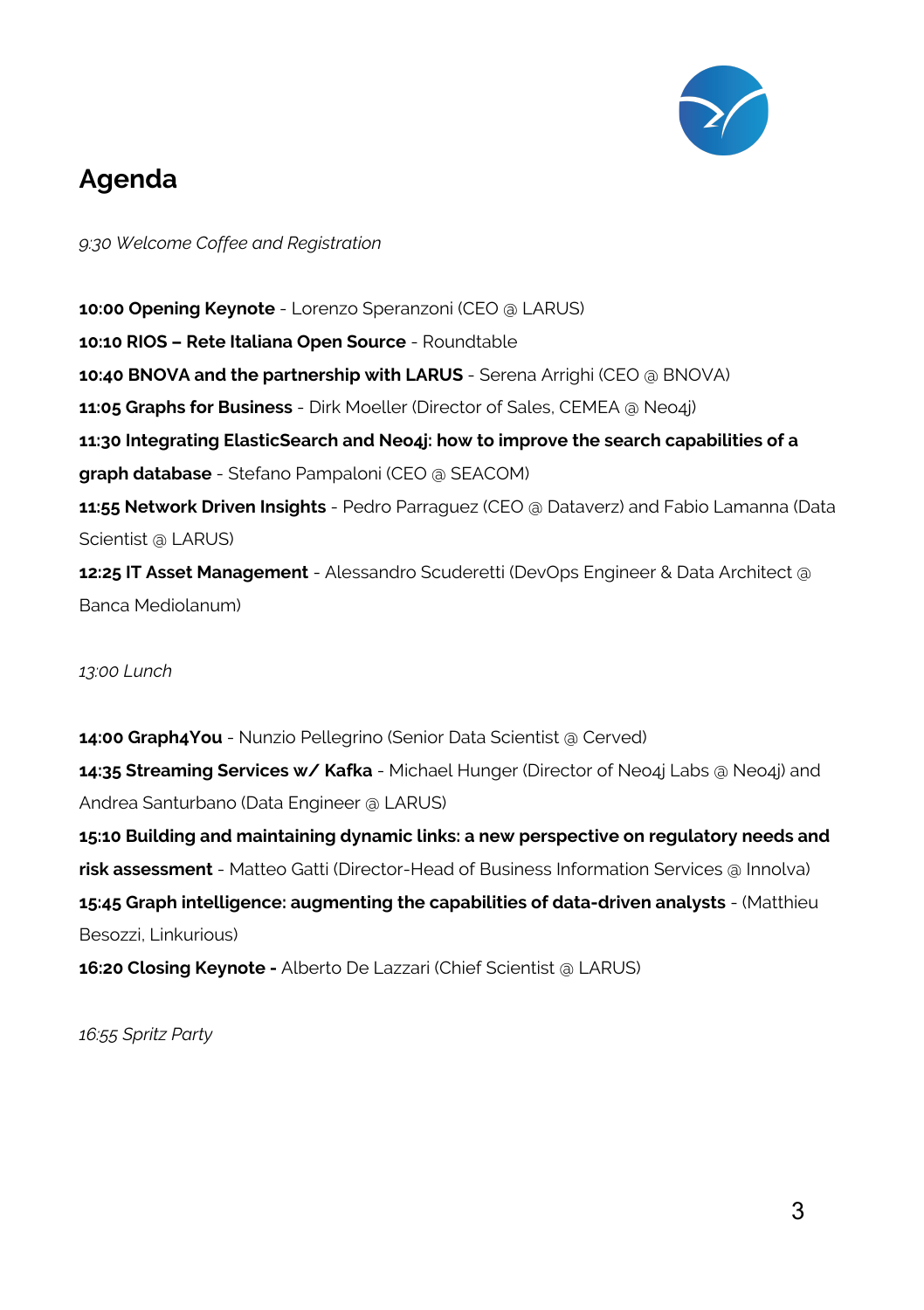

## **Speakers and Abstracts**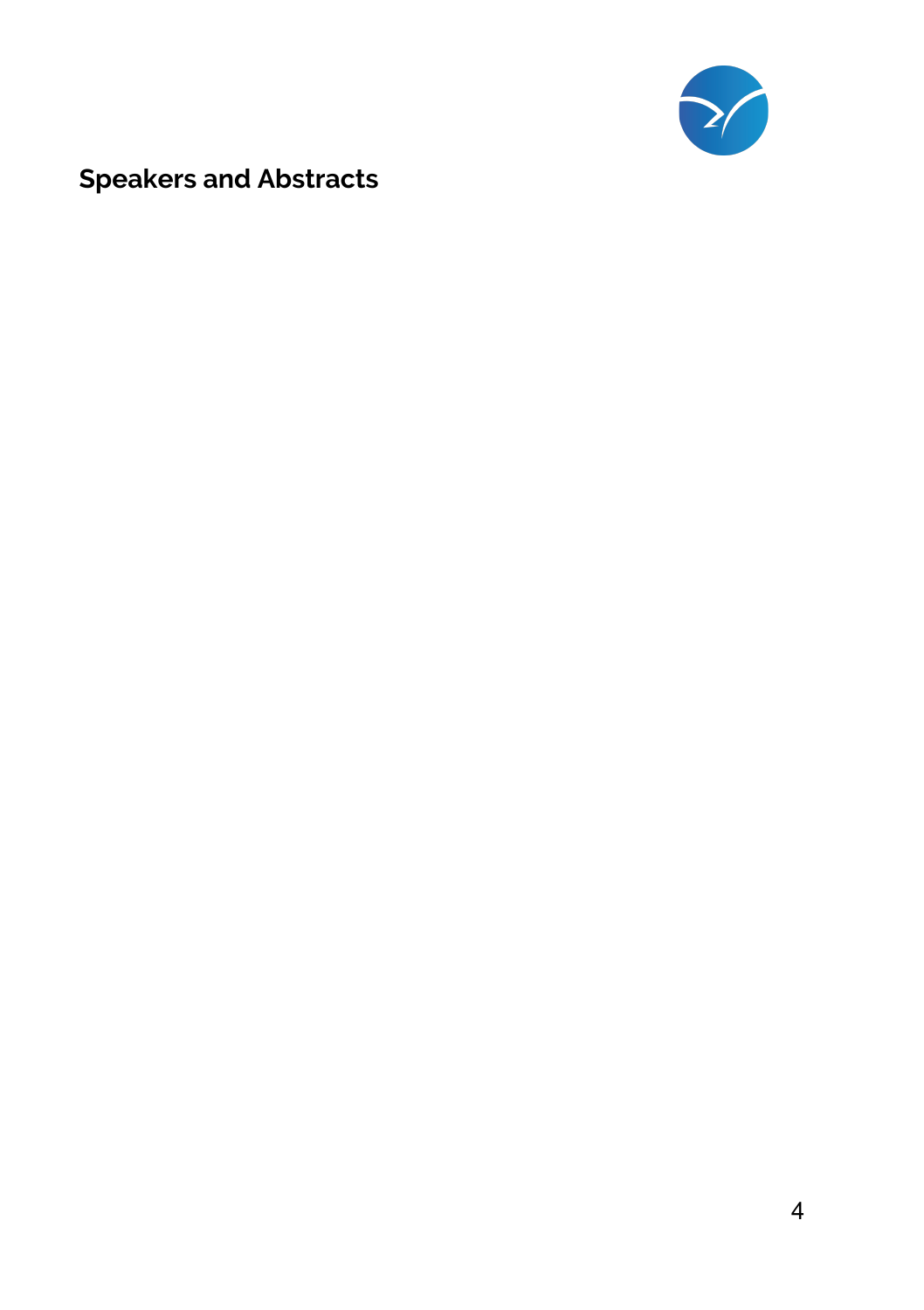

## **Lorenzo Speranzoni**

Lorenzo has been a pragmatic and passionate IT-expert in software architectures and Agile methodologies since 1997.

After some significant experiences in business critical projects, in 2004 he founded LARUS Business Automation (www.larus-ba.it), where he currently hold the position of CEO. Nevertheless, he maintains his passion in software development by supporting his R&D team and actively contributing in some projects.

Since 2013, he's been focusing on NoSQL & BigData technologies and in 2016 he was nominated "Neo4j Ambassador" for his particular interest and devotion to spreading knowledge about Graph Databases.

He loves teaching and helping people to build passionate teams, and in his spare time he cultivates his passion for art and cycling.

#### Opening Keynote

Lorenzo introduces the conference going through the crucial moments of the past 15 years of LARUS activity and focusing on the strategies and the evolution planned for the next years to be recognised as a Data-Driven leading company.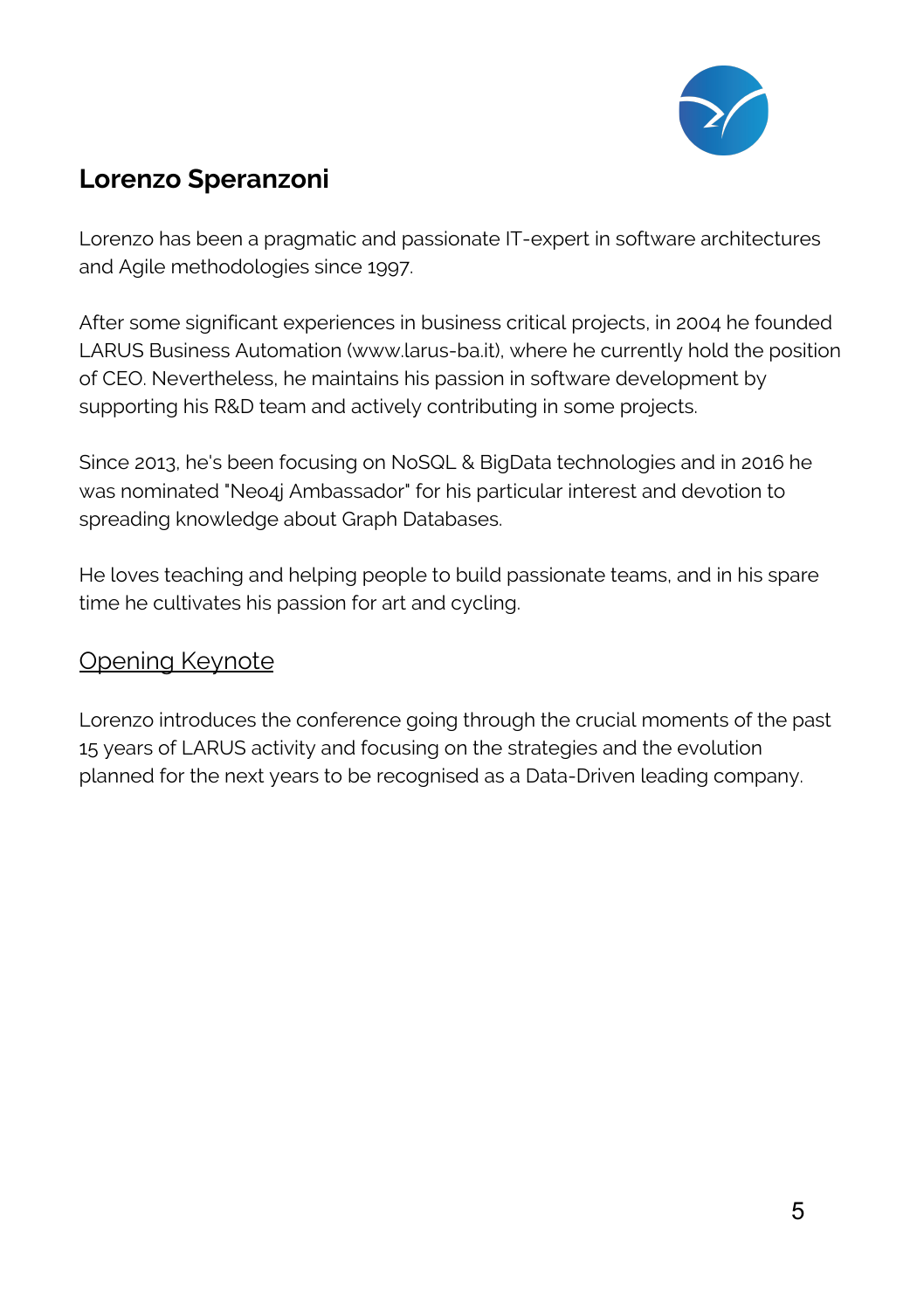

## **Dirk Moeller**

Dirk Möller has more than 20 years of working experience in IT. Having held senior positions at companies including Symantec, MongoDB and Couchbase, he has gained extensive know-how in NoSQL and graph databases. In his role as Area Director of Sales CEMEA at Neo4j, Dirk supports customers in replacing or expanding their existing database solutions, exploiting the value of connected data with the Neo4j Graph Platform in order to reduce costs.

#### Graphs for Business

Graphs databases are lately growing very fast in business. We'll have a look at the complexity of modern environment and how Neo4j could help reaching the maximum starting from your needs. The strategic partnership between Neo4j and Larus helped companies in Italy, Europe and Worldwide adopting the technology and reaching their goals very fast.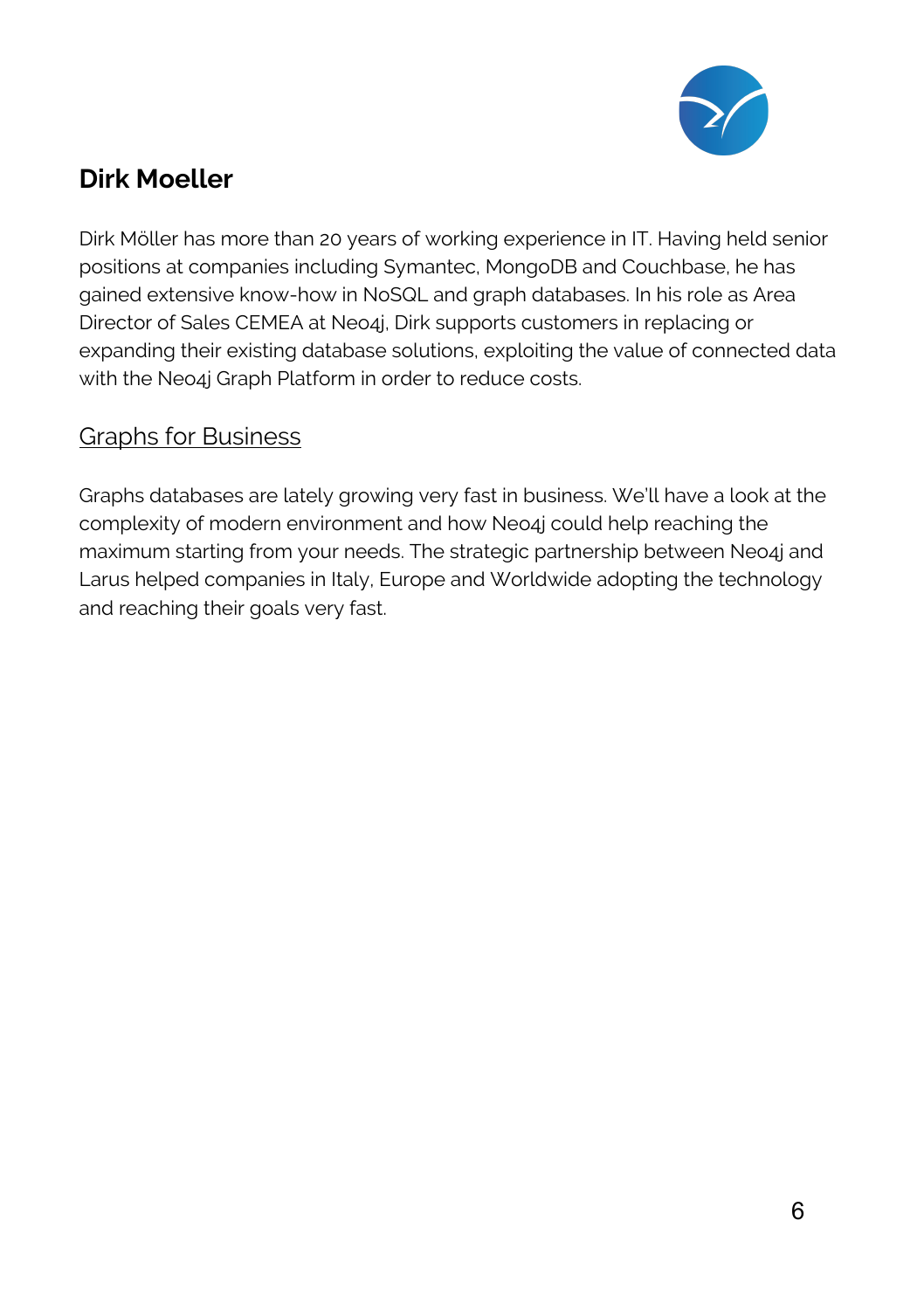

## **RIOS (Rete Italiana Open Source)**

Open Source Italian Network with Partners

Roundtable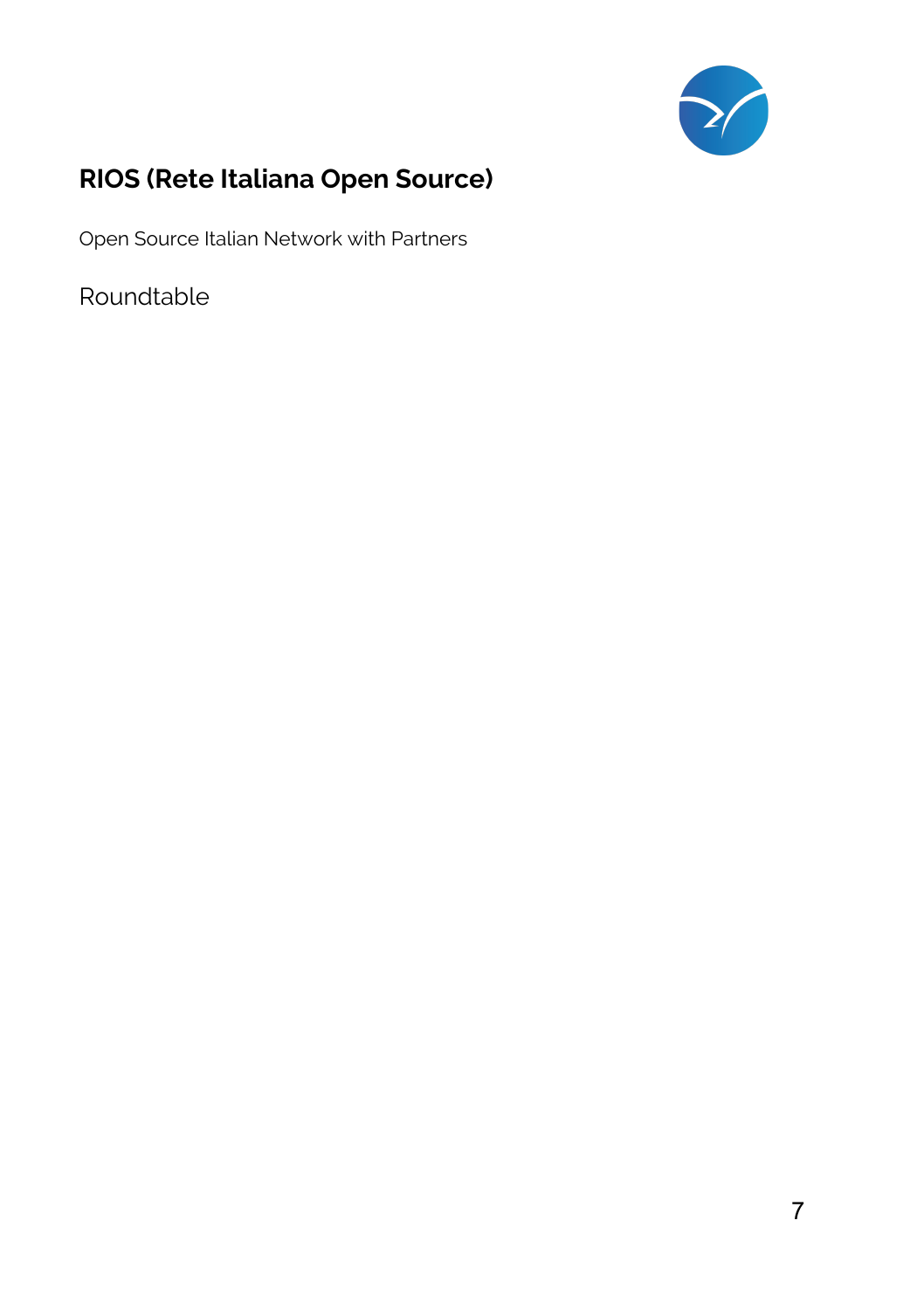

## **Pedro Parraguez Ruiz**

Pedro Parraguez is the co-founder and CEO of Dataverz, a technology-based startup that develops decision-support systems to tackle societal challenges. Pedro's research and applied work are focused on complex socio-technical systems, with emphasis on network science and data-driven analyses. This includes the study and development of decision-making support for industrial clusters, complex organisations, and large engineering projects.

## **Fabio Lamanna**

Fabio is a Ph.D. Civil Transportation Engineer, in love with all things related to mobility, data and network dynamics. He's currently working at LARUS, the #1 Italian Partner with Neo4j, as Neo4j Certified Consultant and Trainer. Graphs and networks integrate, support and enjoy his working life, from consulting activities on transportation networks analysis, to research projects with data coming from social networks, cities and transportation systems.

#### Network Driven Insights

Graph databases are a powerful new tool that requires to rethink the questions we pose and what we believe is possible to ask. This talk will explore the co-creation process during a one-week intense Bootcamp where two worlds meet; applied network science and graph databases. During the talk, we will share key learning points and ideas for the way forward.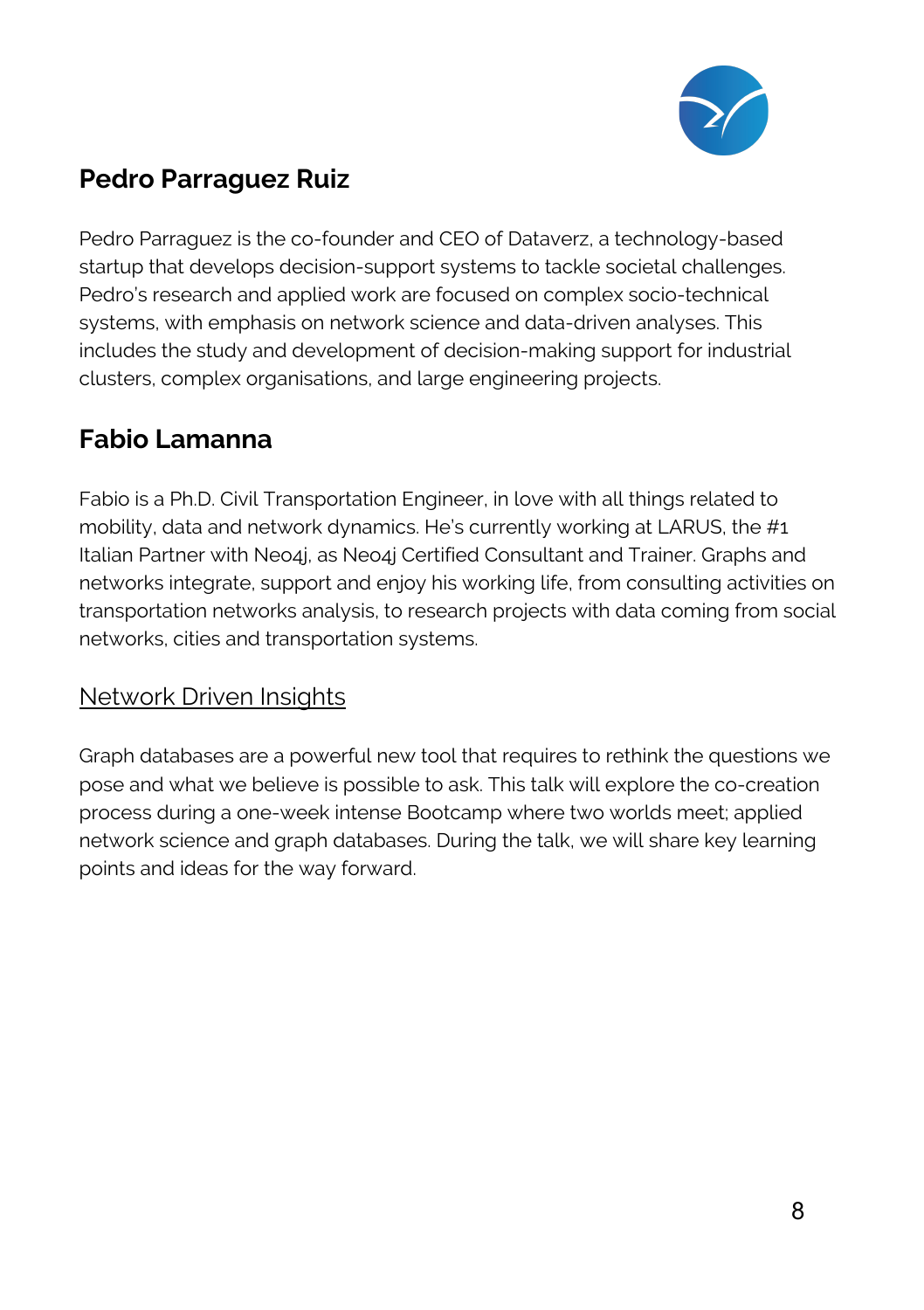

## **Alessandro Scuderetti**

Mi interesso e mi occupo di architettura enterprise e tematiche in ambito DevOps. Ho un approccio al lavoro che mi ha permesso di acquisire in tempi brevi padronanza di nuovi ambiti tecnici e organizzativi, basato sullo studio delle best-practice, orientamento al cliente e propensione al confronto. Ritengo di poter apportare valore in termini di visione d'insieme, competenze tecniche enterprise, capacità di gestione e mentoring.

Il mio ambiente di lavoro ideale è sensibile all'innovazione, valorizza la qualità e possiede una visione condivisa.

#### **IT Asset Management**

Nel percorso DevOps di automazione e controllo dell'intera filiera di produzione del software, Banca Mediolanum sviluppa un Configuration Management System ovvero uno strumento di analisi degli asset tecnologici basandosi su Neo4j. La scelta di modellare il dominio come un insieme di relazioni tra entità diverse ma tra loro naturalmente connesse si rivela vincente nel consentire di fornire insight mirati ed efficaci ai differenti attori e processi.

Il graph database diventa il supporto di analisi strumentale per gli Specialisti IT nelle operazioni quotidiane di analisi di impatto, disegno, governo e governo degli asset tecnologici.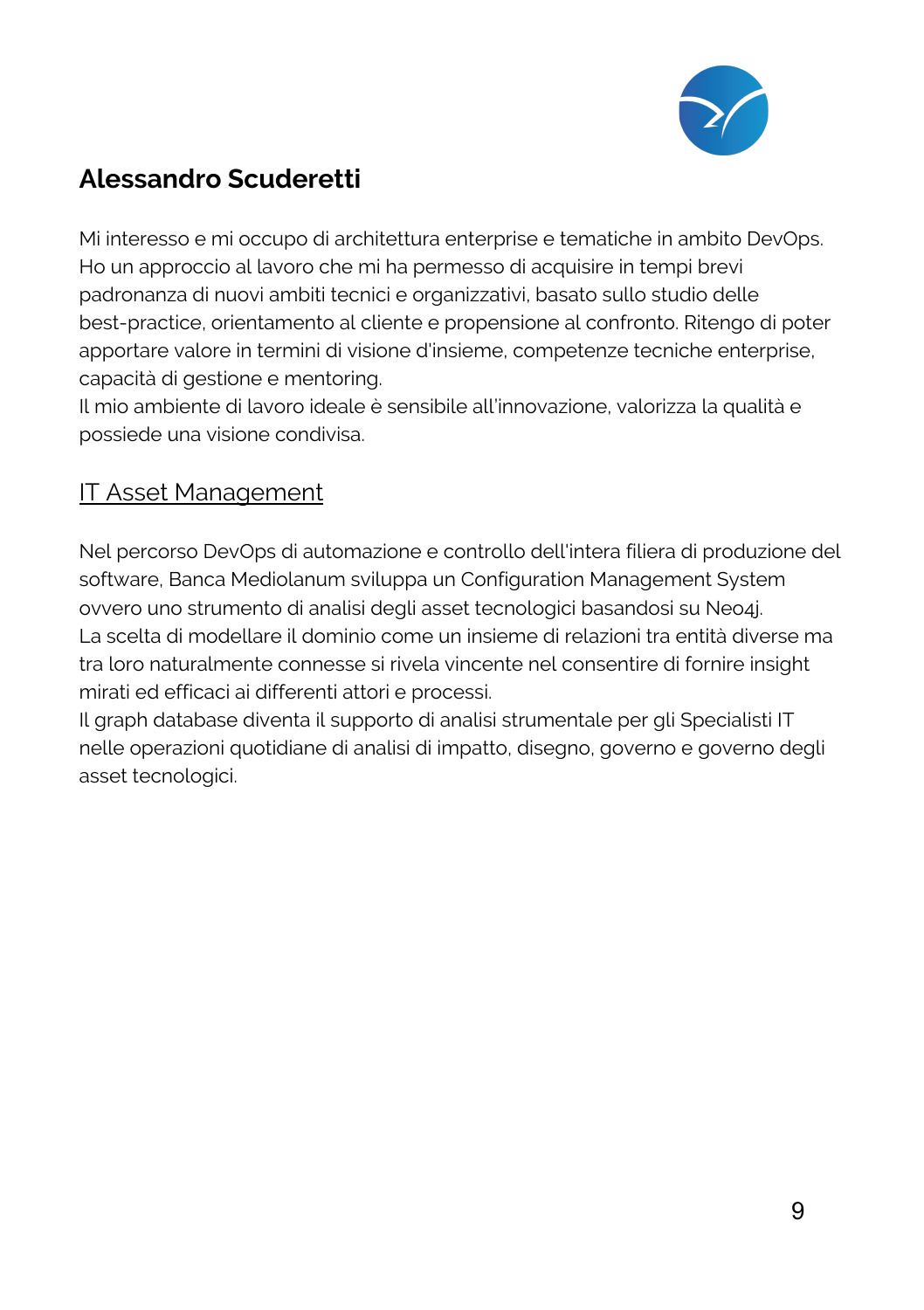

## **Stefano Pampaloni**

Stefano Pampaloni, Business Open Source Evangelist, CEO @Seacomsrl: sostenitore convinto dell'Open Source, ha creato il suo primo Internet Service Provider nel 1995, implementando l'intera infrastruttura attraverso software Open Source. Nel corso degli anni ha fondato diverse "Internet Company" tra cui una compagnia telefonica. Grazie a queste esperienze ha acquisito un bagaglio di conoscenze tecniche e manageriali, specialmente nel campo dei sistemi di comunicazione, collaborazione e Bigdata. È inoltre community manager per Elastic User Group Italy e Kafka - Confluent Rome.

#### Integrating ElasticSearch and Neo4j: how to improve the search

#### capabilities of a graph database

The integration of Elasticsearch with NEO4J is able to extend the functionality of graph databases with advanced search features,

while maintaining a high level of performance and scalability.

In this speech we will show which are the most common approaches of integration and we will describe some explanatory use cases of the solution.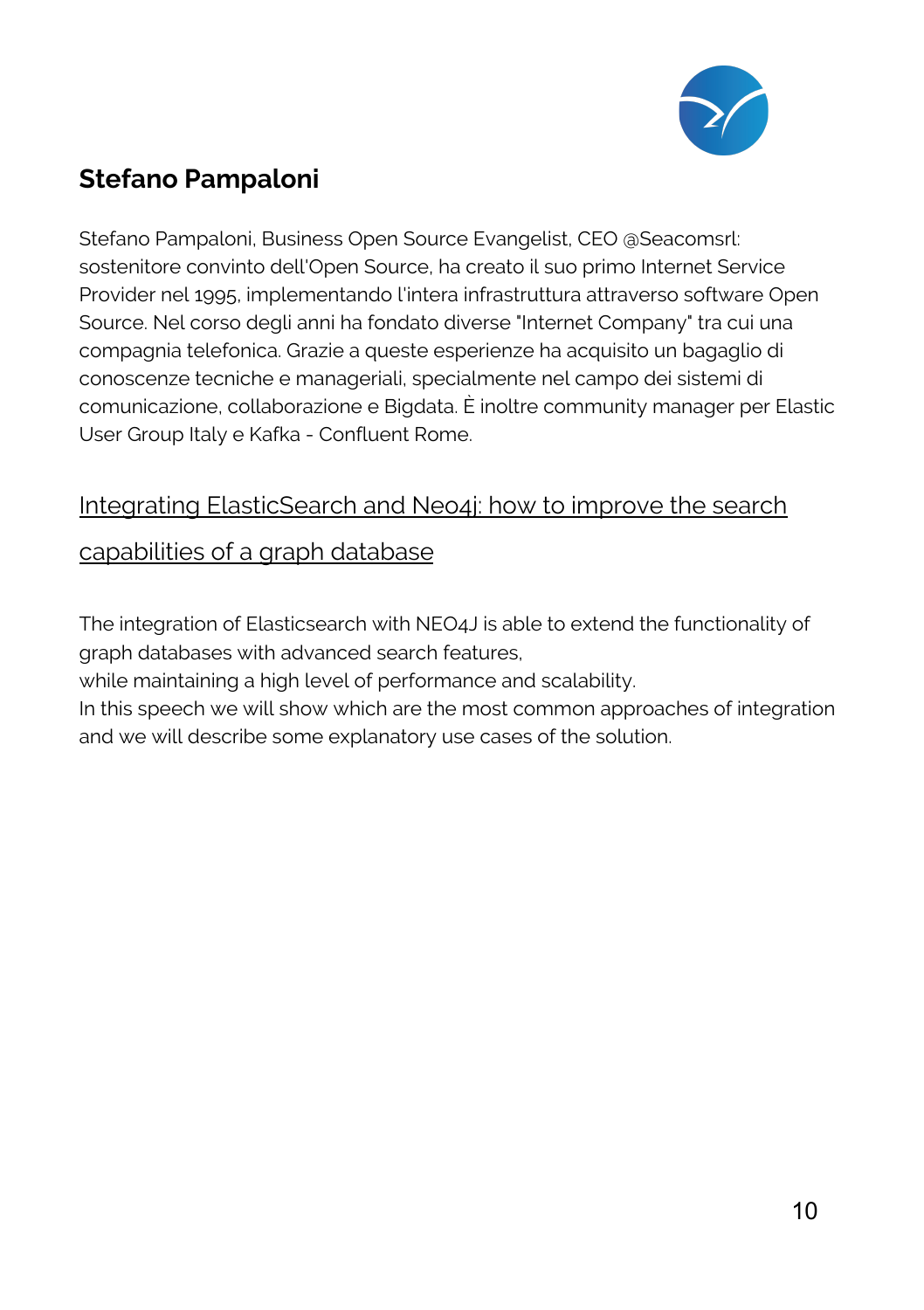

## **Serena Arrighi**

Serena Arrighi is CEO @BNova and @Big Data Tech.

#### BNova and the Partnership with LARUS

Bnova has a long-time partnership with Larus. In this talk Serena Arrighi will present common features of both companies and how their specialties integrate with each other. Such collaboration helped companies to get the best from technological services such as Neo4j and all NoSQL world; from Data Governance to Process Governance, until a full data intelligence company.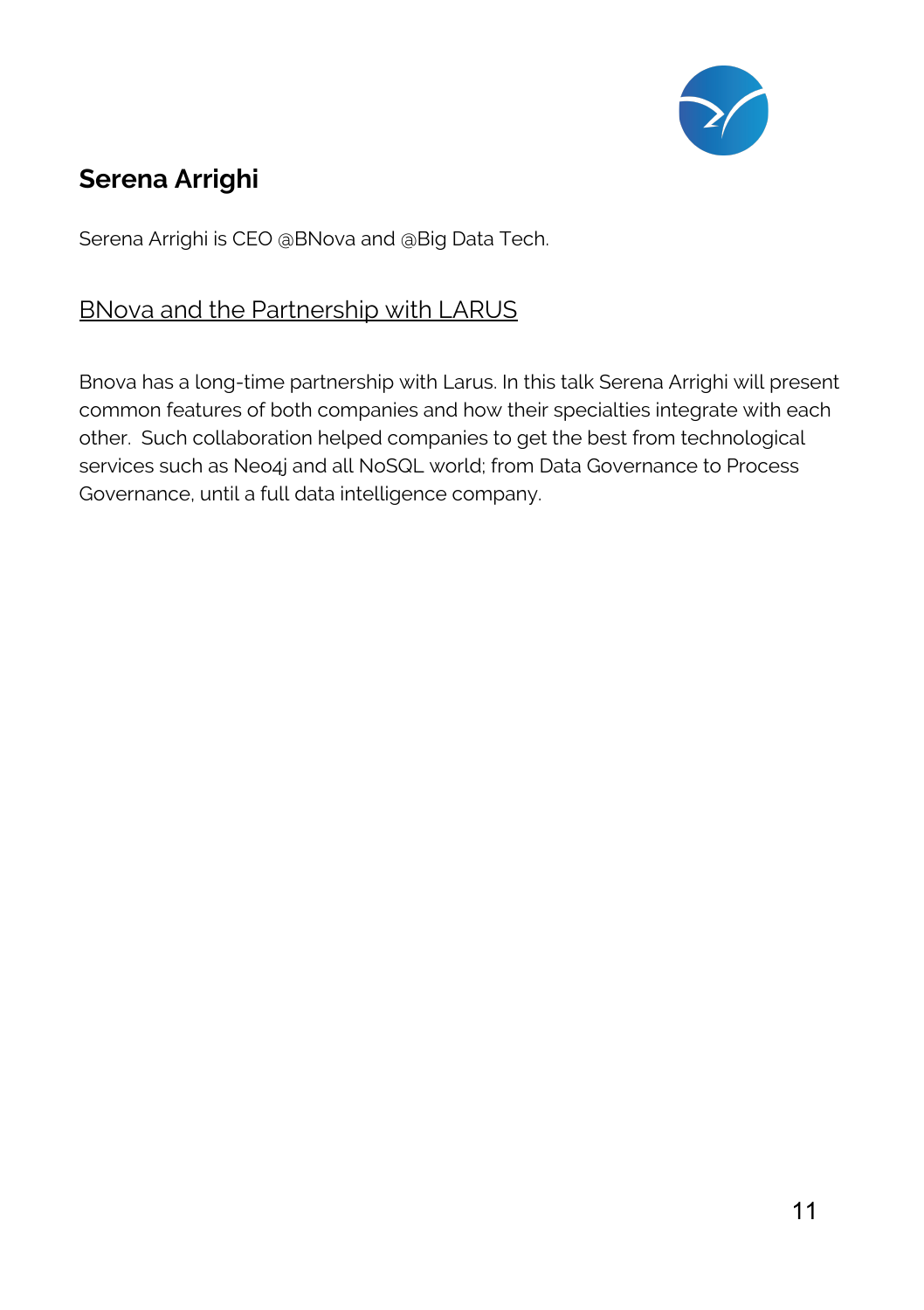

## **Michael Hunger**

Michael Hunger has been passionate about many aspects of software development even before he received his Master of CS. He is particularly interested in the people developing software, software craftsmanship, programming languages and improving code.

## **Andrea Santurbano**

Andrea Santurbano is a data engineer at LARUS Business Automation (the integrator leader for Neo4j) with seven years of experience developing high-performance, mission-critical systems, and large-scale data pipelines across multiple and heterogeneous systems. Andrea loves open source and contributed to several big data projects, such as Apache Zeppelin, Cypher for Apache Spark and others for the Neo4j ecosystem. As a developer, he's very curious about discovering new technologies, and enjoys the continuous learning process that allows making things better every day.

#### Streaming Services with Kafka

Nowadays real-time Messaging Systems has become widely used, covering a variety of use-cases, from log aggregation to real-time Stream Processing (in combination with Big Data Processing Frameworks). In this talk we'll introduce how to use Apache Kafka (the most used Message Brocker) in combination with Neo4j through the Neo4j-Streams project, demonstrating via simple use-cases how you can leverage the information driven by the Change Data Capture Module and how to add Neo4j in your streaming flow by using the Sink module.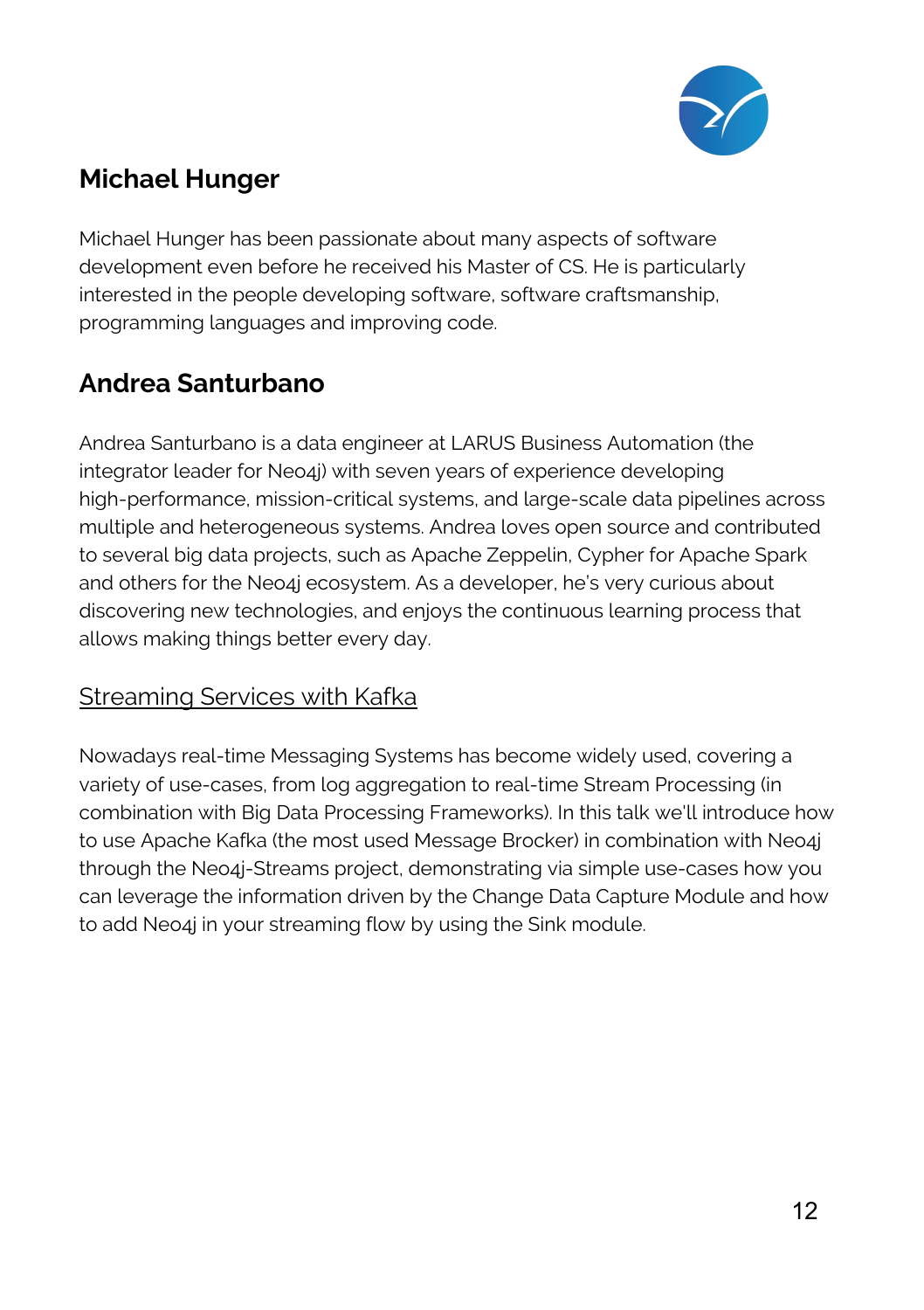

## **Nunzio Pellegrino**

Data Scientist in Cerved, he works in the Innovation Team, a group constantly focused on extracting value from data and resolving problems with the latest technologies. He holds a degree in Statistics with a background in Machine Learning. He's been primarily worked in Data Integration and Business Intelligence projects for 3 years. In Cerved, he's the Product Owner of Graph4you, a web application based on the graph database neo4j. Also , he's involved in Italian Open Data projects. R enthusiastic, Python practitioner and fascinated by the graph ecosystem.

#### Graph4You

Why you need custom Graph Algorithms? Neo4j are introducing Graph Algorithms more and more. However, custom graph algorithms are necessary in order to adapt to its own business requirement and the structure of its own graph. In this talk, we will show how Cerved, from the Italian business graph, created a closeness score between pairs of economic entities (companies or people) and an economic entity and a blacklist / whitelist, using a custom weighted shortest path algo.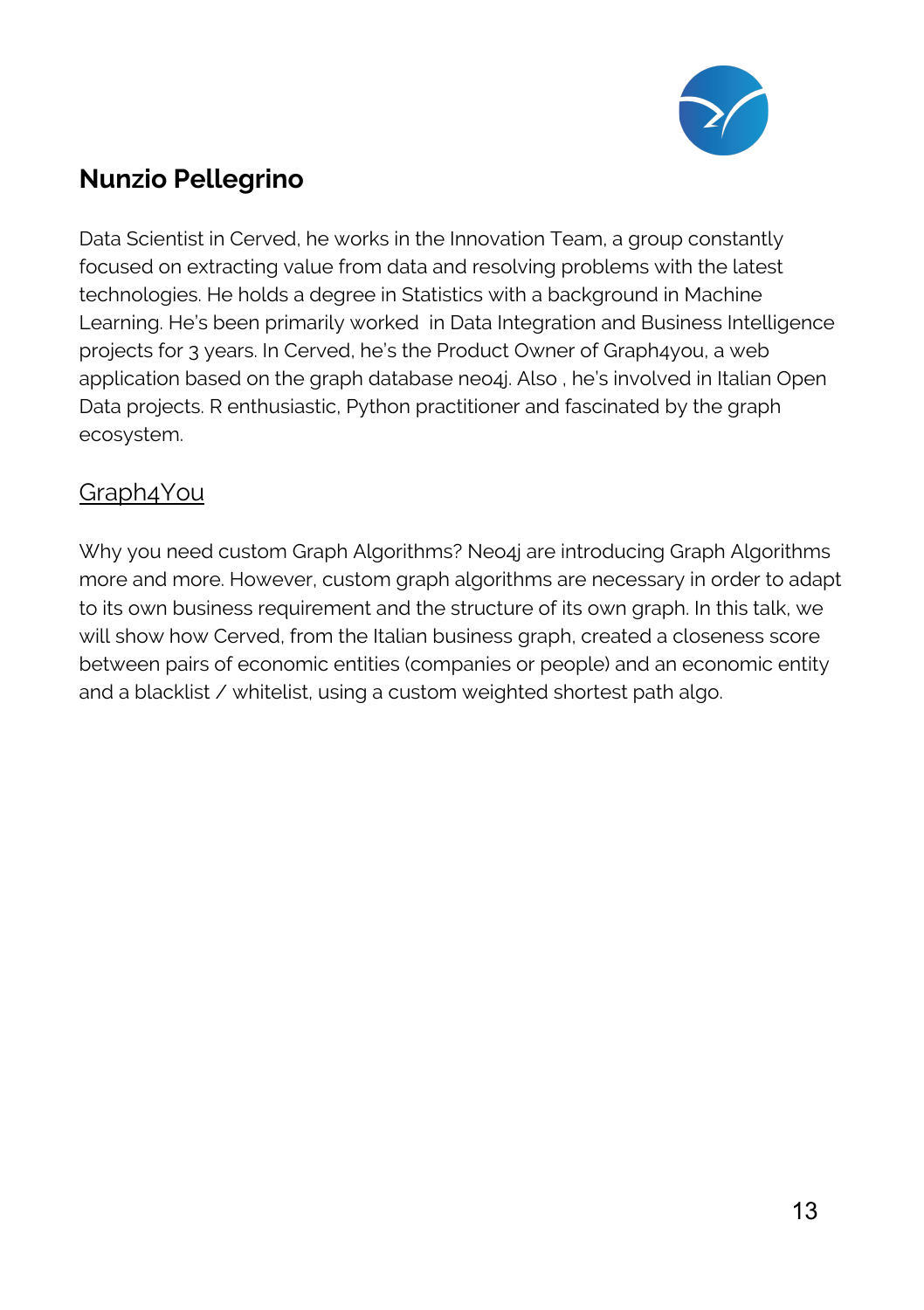

## **Matteo Gatti**

Innolva is a company of the Tinexta Group which operates in the Business Information & Credit Management field and is a strategic partner of banks, companies, professionals and public administration, supporting business decisions with evaluation and monitoring risk, target & market analysis, evaluation and debt collection services. He started his career as Project Manager in Dun and Bradstreet and afterwards worked as advisor at CRIBIS D&B, joining in 2010 Ribes SpA as Head of Product Development and Business Information and becoming in 2014 Business Information Marketing Manager.

#### Building and maintaining dynamic links: a new perspective on regulatory needs and risk assessment

Outlining a company's web of relationships has become increasingly complex in these past few years. Different regulatory and compliance frameworks require to define these relationships differently in each business context; for example, the interpretation of how and how much a shareholder and a company are related will be different depending on whether we find ourselves in the realm of state-backed finance programs, SME definition, Risk Assessment or UBO definition.

When identifying a Group – a set of companies linked between each other in accordance with the specific rules applicable to the specific business contextpreserving data integrity and building consistent data quality policies on shareholders' DB is a key issue, as well as having the capability to deliver insights on company relationships compliant to the regulatory framework of that specific context

Innolva is going to explain its own path to win this trade-off, increasing the overall performance of Group construction and maintaining the flexibility in Group structure definition.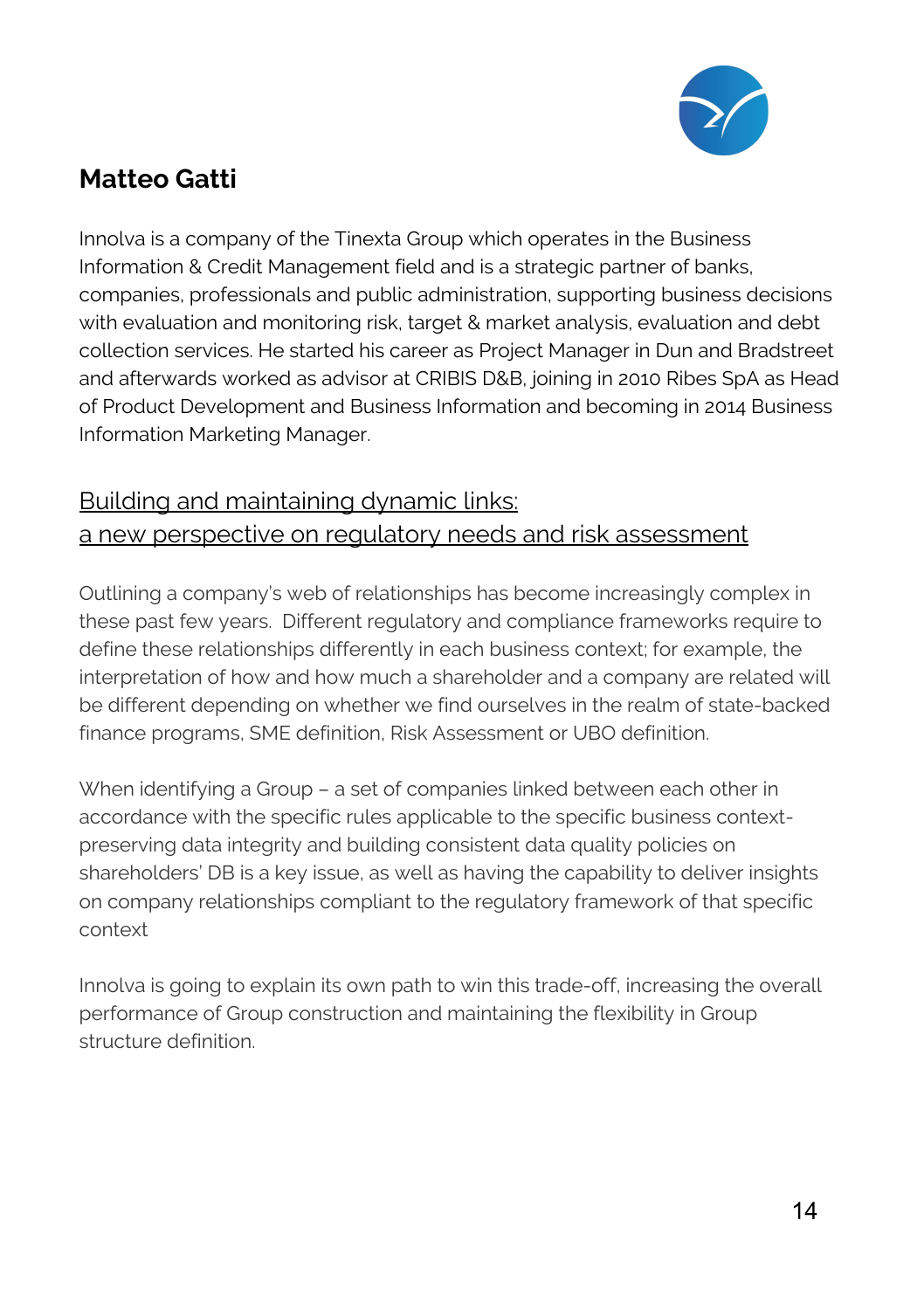

## **Matthieu Besozzi**

Matthieu is Partnership Manager at Linkurious and cofounder of Wyca Robotics.

#### Graph intelligence: augmenting the capabilities of data-driven analysts

Graph technology is critical for organizations to leverage their data in many domains. The graph acts as a foundation to build a complete intelligence picture, eliminating blind spots and reducing the time spent tracking siloed information. But once your graph database is built, how can non-tech savvy and business users use it to find information and make decisions?

Linkurious will present the Graph Intelligence approach, and shows how together with Neo4j and Larus, they augment the capabilities and speed of data-driven investigators. They will showcase the latest investigation features of their Linkurious Enterprise platform.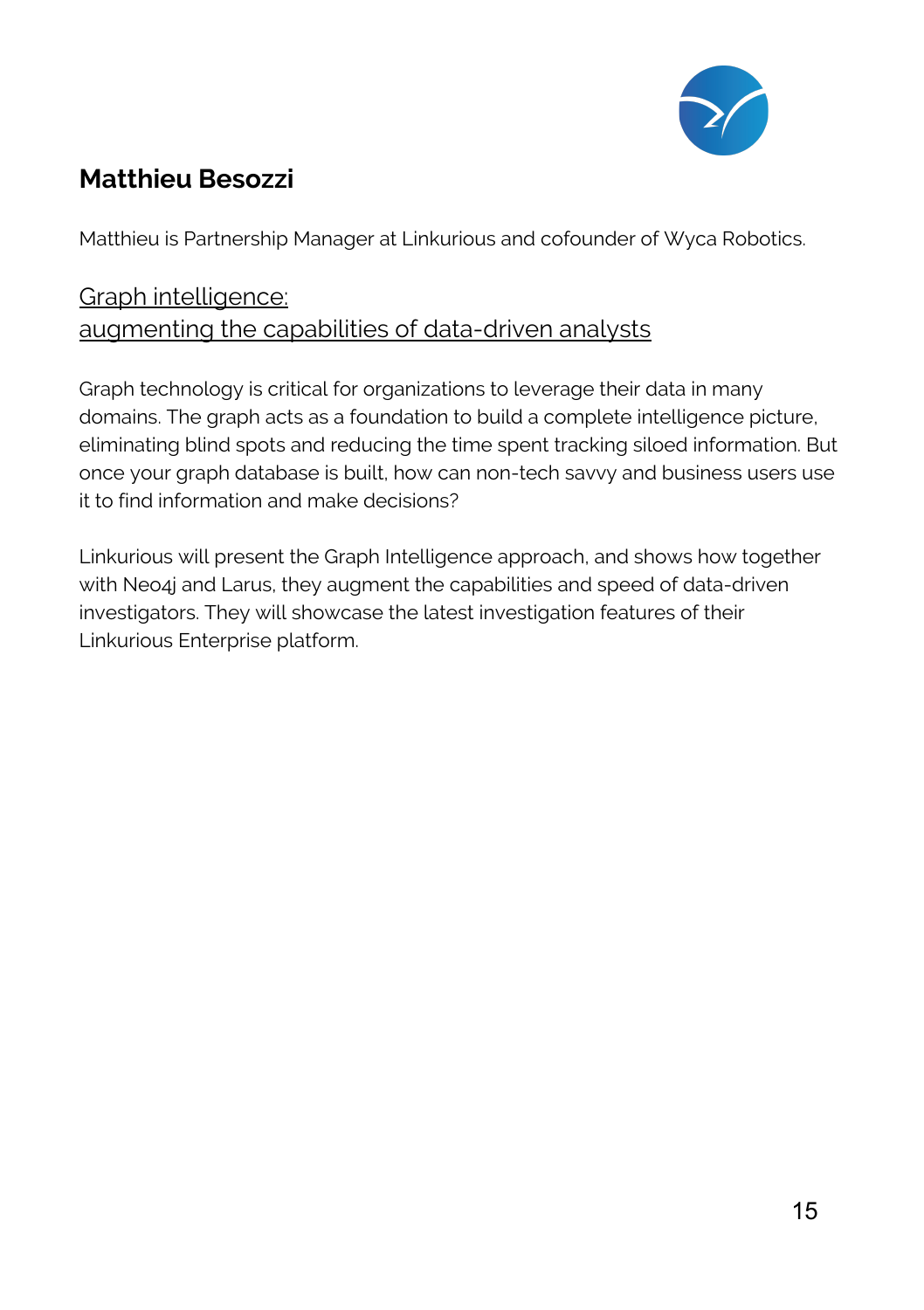

## **Alberto De Lazzari**

Alberto is Chief Scientist at LARUS Business Automation (the integrator leader for Neo4j). In the last 10 years, he worked in very different fields from the automotive and fleet management to the insurance and banking environments. Since 2007 he has been working on both legacy systems and modern ones facing a wide range of integration IT projects.

Graphs have always been his passion since the university where he made a thesis on clustering algorithms and neural networks.

He helps Banks, Governments and Industries building successful and highly scalable graph-based systems. He also contributes in some Neo4j official projects like APOC and FTL.

#### Closing Keynote - From connecting the dots to actionable algorithms

Native graph databases are increasingly being adopted by a wide range of companies, from startups to enterprises. The high value of analyzing data relationships is now a well-established and recognized concept. Now it's time to take a step further and exploit the potential of algorithms to extract actionable knowledge to solve our problems.